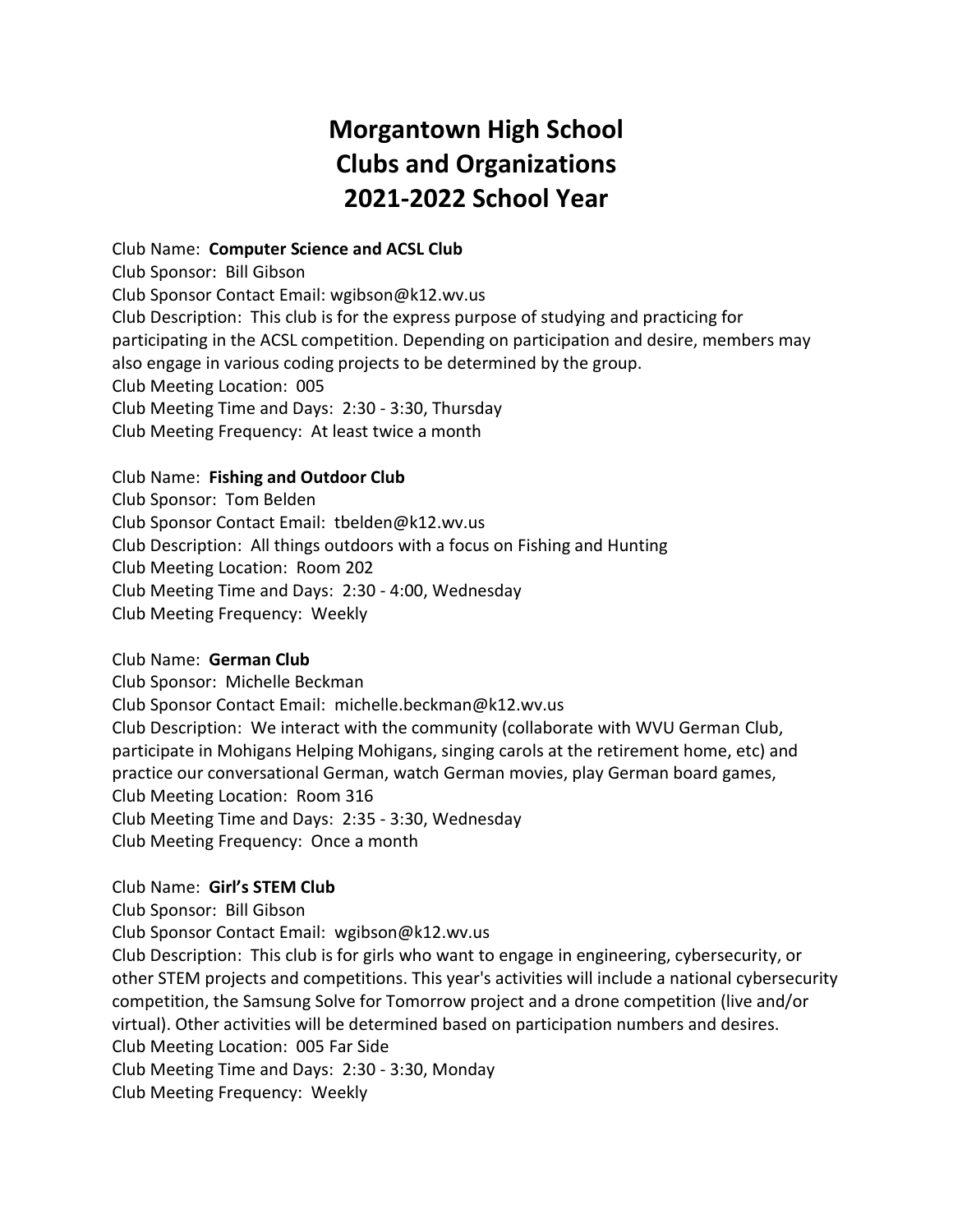#### Club Name: **MAPpalachia Club**

Club Sponsor: Becky Berry Club Sponsor Contact Email: baberry@k12.wv.us Club Description: The MHS MAPpalachia Club will promote geography by teaching online mapping skills, meeting with local geography programs, and becoming involved in the worldwide geography community. Club Meeting Location: Room 112 Club Meeting Time and Days: 2:30 – 3:30, Tuesday Club Meeting Frequency: Twice a month

#### Club Name: **Math Field Day Team**

Club Sponsor: Stacy Knaggs Club Sponsor Contact Email: sknaggs@k12.wv.us Club Description: Math Team that competes at the county, regional, and state levels. It is the only way to qualify for ARML (national competition). Club Meeting Location: Room 312 Club Meeting Time and Days: As Needed, Saturday Club Meeting Frequency: Tryouts in October, competitions in December, March, and June

# Club Name: **MHS Debate Club**

Club Sponsor: Hannah Barnes Club Sponsor Contact Email: hebarnes@k12.wv.us Club Description: Students in Debate Club enjoy planning and presenting arguments and performing debates. Various current events and topics are debated weekly. Club Meeting Location: Room 097 Club Meeting Time and Days: 2:30 – 3:00, Thursday Club Meeting Frequency: Weekly

# Club Name: **MHS Drama Club/Thespian Troupe #27**

Club Sponsor: Hannah Barnes Club Sponsor Contact Email: hebarnes@k12.wv.us

Club Description: Drama Club and Thespians are students that are interested in everything theatre related. Actors and Backstage Tech Students can also be invited to join the International Thespian Society, which is a part of the drama club.

Club Meeting Location: Room 097

Club Meeting Time and Days: 2:30 – 3:30, Wednesday

Club Meeting Frequency: Once or twice a month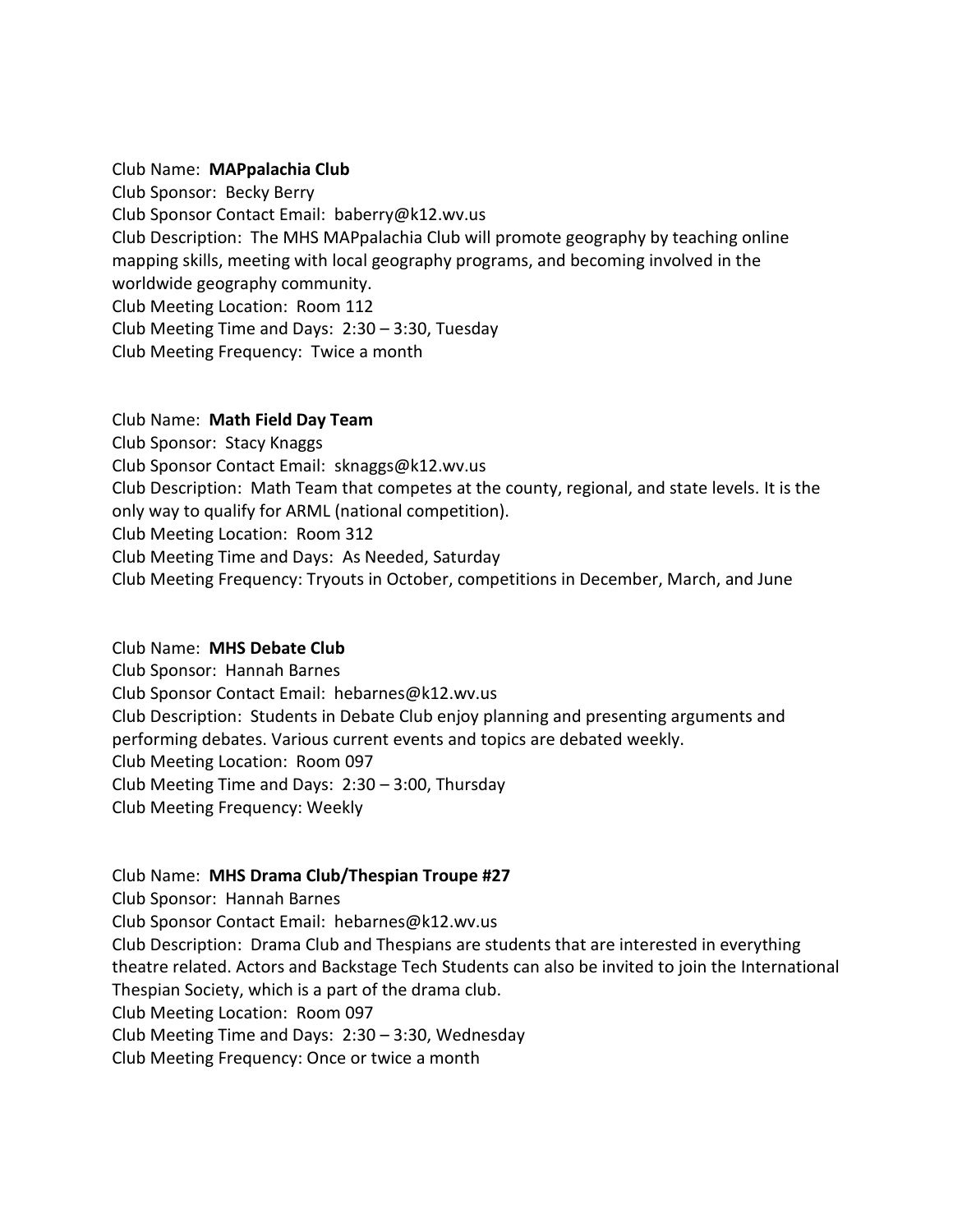Club Name: **MHS Health and Safety Group**

Club Sponsor: Hannah Barnes Club Sponsor Contact Email: hebarnes@k12.wv.us Club Description: This club focuses on the welfare and health education of MHS students. We work to provide safe, factual resources for our students, community links, and a safe space for all students. Club Meeting Location: Room 097 Club Meeting Time and Days: 2:30 – 3:20, Monday

Club Meeting Frequency: Once or twice a month

Club Name: **MHS Hi-Y** Club Sponsor: Tiffany Plachta Club Sponsor Contact Email: tplachta@k12.wv.us Club Description: MHS Hi-Y is focused on community service and outreach. We strive to serve our community in various ways through volunteering. Club Meeting Location: Room 002 Club Meeting Time and Days: 2:30 - 3:30, Friday Club Meeting Frequency: Once a month

Club Name: **MHS Key Club** Club Sponsor: Steven Blinco Club Sponsor Contact Email: sblinco@k12.wv.us Club Description: Community Service Club Meeting Location: Room 109 Club Meeting Time and Days: 2:30, Monday Club Meeting Frequency: Twice a month

Club Name: **MHS Rocketry Club** Club Sponsor: Jason Kruger Club Sponsor Contact Email: jkruger@k12.wv.us Club Description: Build and launch model rockets. Club Meeting Location: 132 Science Wing Club Meeting Time and Days: 2:30 - 3:30, Monday Club Meeting Frequency: Once a month

#### Club Name: **Mu Alpha Theta**

Club Sponsor: Brian Jackson Club Sponsor Contact Email: btjackso@k12.wv.us Club Description: Students who love math get together and work on AMC tests and other math contests. They also put on pi day to raise money for charities. Club Meeting Location: Room 403 Club Meeting Time and Days: 2:30 - 3:30 in a normal year, Monday Club Meeting Frequency: Twice a month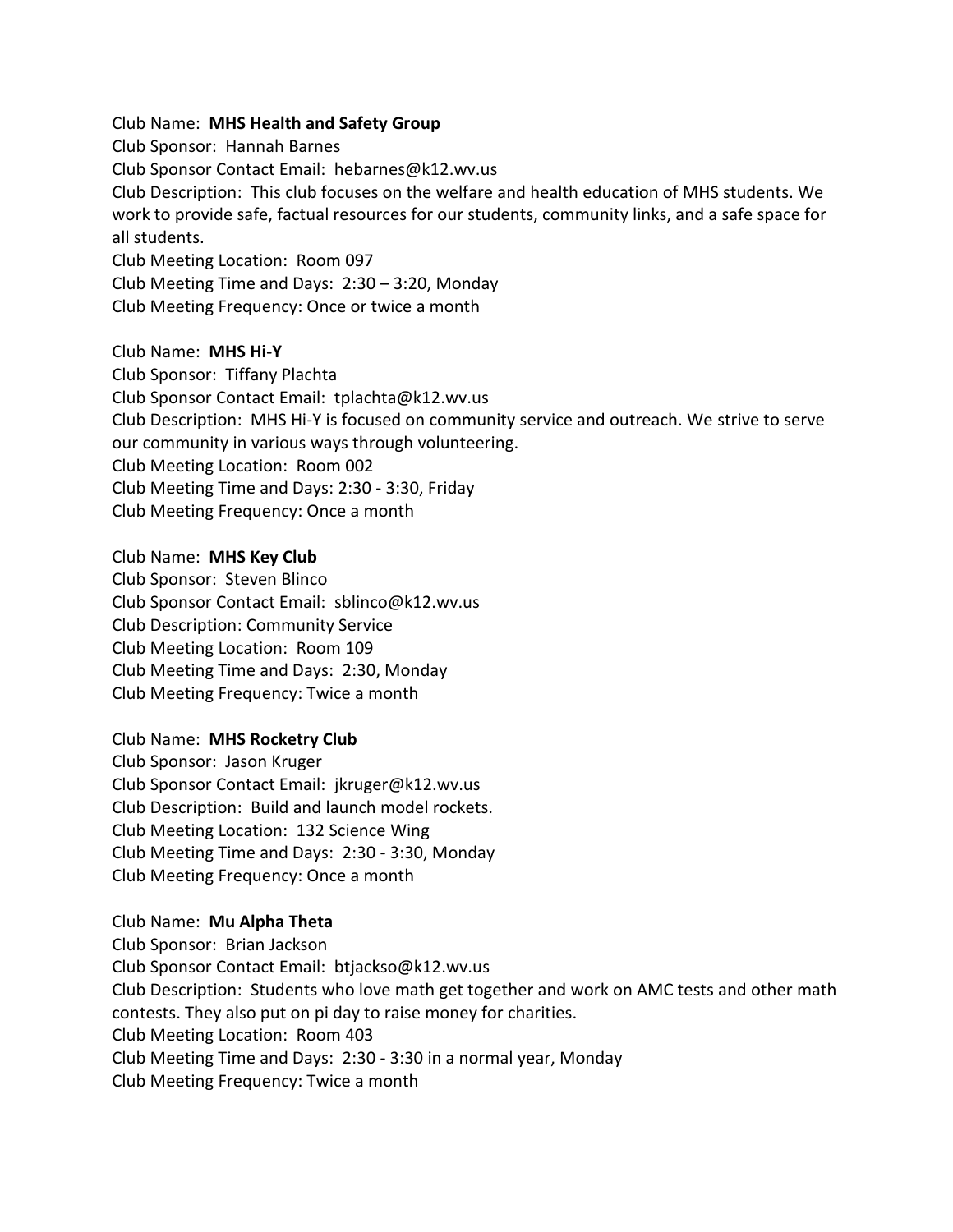#### Club Name: **National Spanish Honorary**

Club Sponsor: Maria Lola Contreras Club Sponsor Contact Email: maria.contreras@k12.wv.us Club Description: SHH is a student-led organization sponsored nationally by AATSP (Association for Teachers of Spanish and Portuguese) Club Meeting Location: Room 003 Club Meeting Time and Days: 2:30 – 3:30, Monday Club Meeting Frequency: Weekly

# Club Name: **Naturalist Club**

Club Sponsor: Tom Belden Club Sponsor Contact Email: tbelden@k12.wv.us Club Description: Examine the Wonder that is Nature Club Meeting Location: Room 202 Club Meeting Time and Days: 2:30 - 4:00, Monday Club Meeting Frequency: Weekly

#### Club Name: **Physics Club**

Club Sponsor: Elvira Stanescu

Club Sponsor Contact Email: estanescu@k12.wv.us

Club Description: The Physics Club serves the purpose of helping MHS students and the community better understand physics by nurturing interest in physics, organizing physicsrelated activities, and fostering connections between those interested in physics and physics professionals.

Club Meeting Location: Room 144, Science Wing Club Meeting Time and Days: 2:30 - 3:30, Monday Club Meeting Frequency: Twice a month

#### Club Name: **Ping-Pong Club**

Club Sponsor: Mr. Melia Club Sponsor Contact Email: jmelia@k12.wv.us Club Description: To play table tennis and hold tournaments. Club Meeting Location: Room 142 Science Wing Club Meeting Time and Days: 2:45 - 3:45, Thursday Club Meeting Frequency: Weekly

#### Club Name: **Red & Blue Spectrum Club**

Club Sponsor: Charlene Scott & Jessica Robertson Club Sponsor Contact Email: Charlene.Scott@k12.wv.us, Jessica.Robinson@k12.wv.us Club Description: Support for LGBTQ+ students and their allies. Club Meeting Location: Room 133 Club Meeting Time and Days: 2:30 – 3:30, Thursday Club Meeting Frequency: Weekly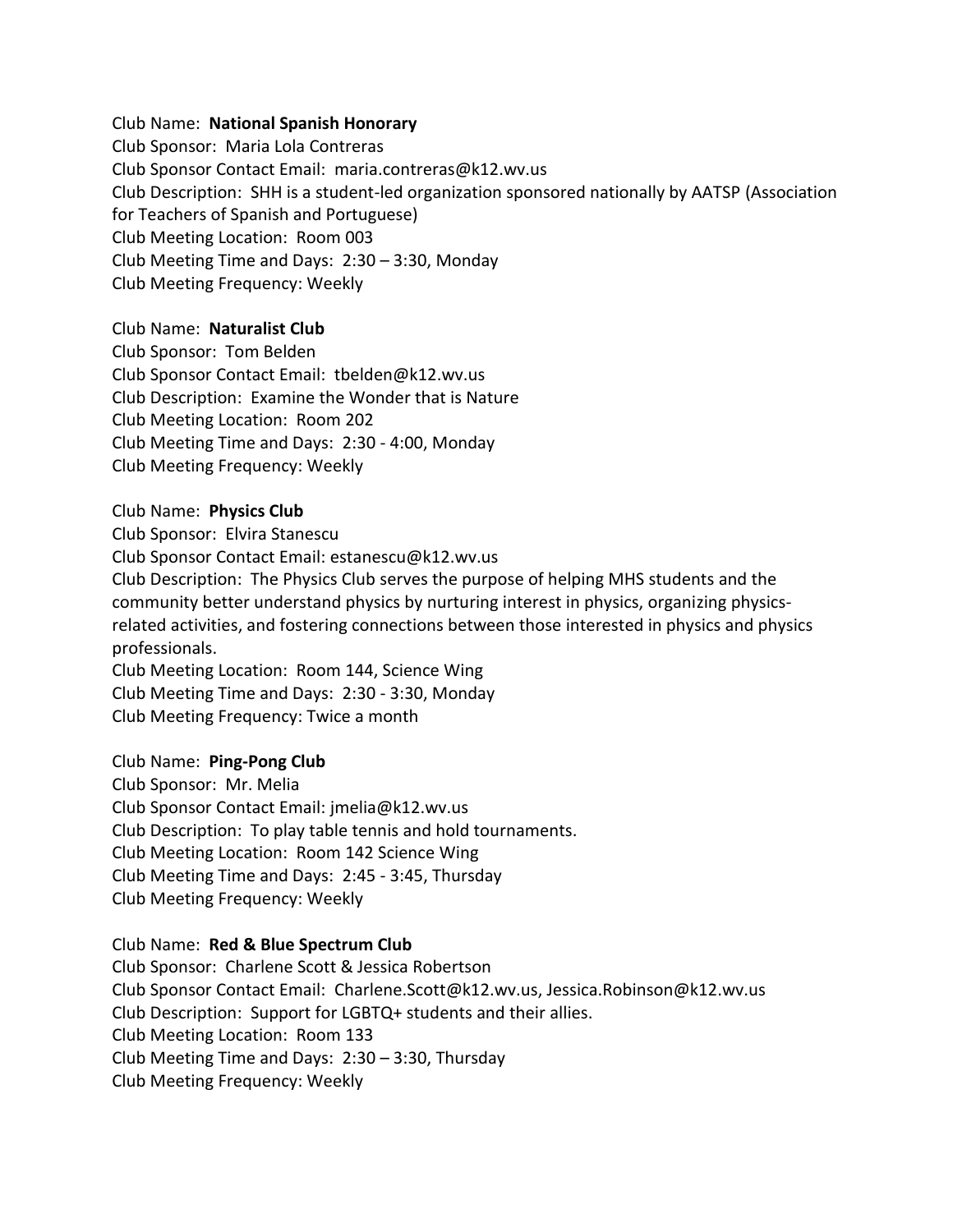# Club Name: **Science Bowl Team**

Club Sponsor: Mr. Melia Club Sponsor Contact Email: jmelia@k12.wv.us Club Description: To practice/prepare for Regional/National Science Bowl tournaments. Club Meeting Location: Room 142 Science Wing Club Meeting Time and Days: 2:45 - 3:45, Tuesday, Friday Club Meeting Frequency: Weekly until close to competitions then 2x weekly.

# Club Name: **Spanish Club**

Club Sponsor: Daniel Kimble Club Sponsor Contact Email: dskimble@k12.wv.us Club Description: The Spanish Club is a group of students who are interested in going beyond the Spanish curriculum and learning more about the Spanish-speaking world. We enjoy Spanish movies together, Hispanic food, and participate in events associated with Hispanic culture. Club Meeting Location: Room 114 Club Meeting Time and Days: 2:30 – 3:30, Thursday Club Meeting Frequency: Weekly

#### Club Name: **Student Council**

Club Sponsor: Gretchen Gibson Club Sponsor Contact Email: ggibson@k12.wv.us Club Description: The Student Council is composed of the elected student body officers, class officers, and class representatives. The group works to support efforts within the school and Morgantown community that promote kindness, volunteerism, and helping others. Additionally, Student Council works closely with faculty and administration to help make decisions affecting the student body. Club Meeting Location: Room 316 Club Meeting Time and Days: 2:30 - 3:30, Wednesday Club Meeting Frequency: Once per month

# Club Name: **Students Connect**

Club Sponsor: Jennifer Secreto Club Sponsor Contact Email: jsecreto@k12.wv.us Club Description: Students Connect started as an online club to keeps students connected during the pandemic. Now, the club meets in person. This club also offers tutoring services. Club Meeting Location: Room 313 Club Meeting Time and Days: 2:30 - 3:15, Wednesday Club Meeting Frequency: About once per week